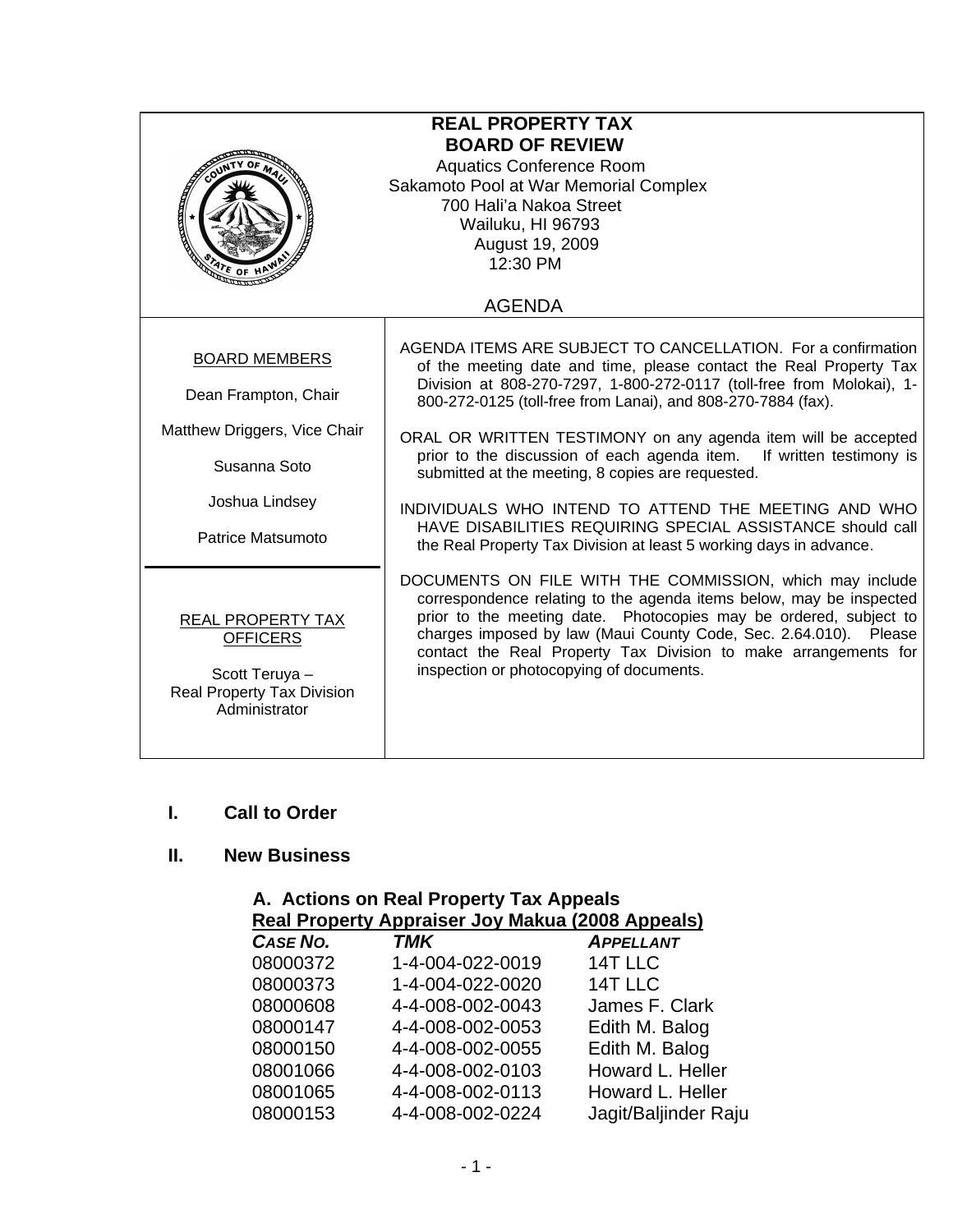# **Real Property Appraiser Joy Makua (2008 Appeals, con't)**

| CASE NO. | TMK              | <b>APPELLANT</b>                   |
|----------|------------------|------------------------------------|
| 08001194 | 4-4-008-002-0007 | The Whaler on Ka'anapali Beach TIO |
| 08001195 | 4-4-008-002-0009 | The Whaler on Ka'anapali Beach TIO |
| 08001196 | 4-4-008-002-0023 | The Whaler on Ka'anapali Beach TIO |
| 08001197 | 4-4-008-002-0025 | The Whaler on Ka'anapali Beach TIO |
| 08001198 | 4-4-008-002-0026 | The Whaler on Ka'anapali Beach TIO |
| 08001203 | 4-4-008-002-0083 | The Whaler on Ka'anapali Beach TIO |
| 08001205 | 4-4-008-002-0116 | The Whaler on Ka'anapali Beach TIO |
| 08001199 | 4-4-008-002-0116 | The Whaler on Ka'anapali Beach TIO |
| 08001200 | 4-4-008-002-0217 | The Whaler on Ka'anapali Beach TIO |
| 08001202 | 4-4-008-002-0232 | The Whaler on Ka'anapali Beach TIO |
| 08001207 | 4-4-008-002-0338 | The Whaler on Ka'anapali Beach TIO |
| 08001208 | 4-4-008-002-0339 | The Whaler on Ka'anapai Beach TIO  |
| 08001209 | 4-4-008-002-0353 | The Whaler on Ka'anapai Beach TIO  |
| 07001912 | 2-1-008-140-0000 | Wailea Golf, LLC (2007 Appeal)     |
| 08000637 | 2-1-008-140-0000 | Wailea Golf, LLC (2008 Appeal)     |

### **Real Property Appraiser Wes Yoshioka (2007 Appeals)**

| <b>CASE NO.</b> | TMK              | <b>APPELLANT</b>               |
|-----------------|------------------|--------------------------------|
| 07000699        | 4-4-006-013-0000 | Honoapi'ilani Holdings, LLC    |
| 07000697        | 4-4-006-071-0000 | Royal Ka'anapali Holdings, LLC |
| 07001433        | 4-4-008-018-0000 | Royal Ka'anapali Holdings, LLC |
| 07001155        | 4-4-006-036-0000 | Patrick/Debra Gray             |
| 07002238        | 4-4-006-041-0000 | Andrew W. Klein                |
| 07001317        | 4-4-006-055-0067 | Gary M. Weiss                  |
| 00700750        | 4-4-008-002-0224 | Jagit/Baljinder Raju           |
| 07002299        | 4-4-008-023-0005 | Herman/Morris                  |
| 07002357        | 4-4-008-023-0018 | Robert J. Patrucco Trust       |
| 07001444        | 4-4-008-023-0040 | Jackson/Summers/Collins        |
| 07000378        | 4-5-001-024-0000 | Maui Luna, LLC                 |
| 07002958        | 4-6-011-008-0139 | <b>Gerald Lammerding</b>       |
| 07002296        | 4-6-011-008-0170 | Robert H. Ludlow, Jr.          |

#### **Real Property Appraiser Kyle Shimizu (2007 Appeals)**

| CASE NO. | <b>TMK</b>       | <b>APPELLANT</b>              |
|----------|------------------|-------------------------------|
| 07000475 | 4-4-006-006-0022 | James/Kaye Drennan            |
| 07002948 | 4-4-006-006-0024 | <b>Swenson Family Trust</b>   |
| 07000282 | 4-4-006-016-0025 | John/Carole Coté              |
| 07002023 | 4-4-006-016-0030 | Weaver/Kumiants               |
| 07001470 | 4-4-006-019-0000 | <b>Otto Nemenz</b>            |
| 07000143 | 4-5-004-002-0001 | Heily's Puunoa Beach Two, LLC |
| 07004830 | 4-6-010-002-0014 | <b>Michael/Diane Sowers</b>   |
| 07000575 | 4-6-010-002-0050 | Arnold O. Kaufman             |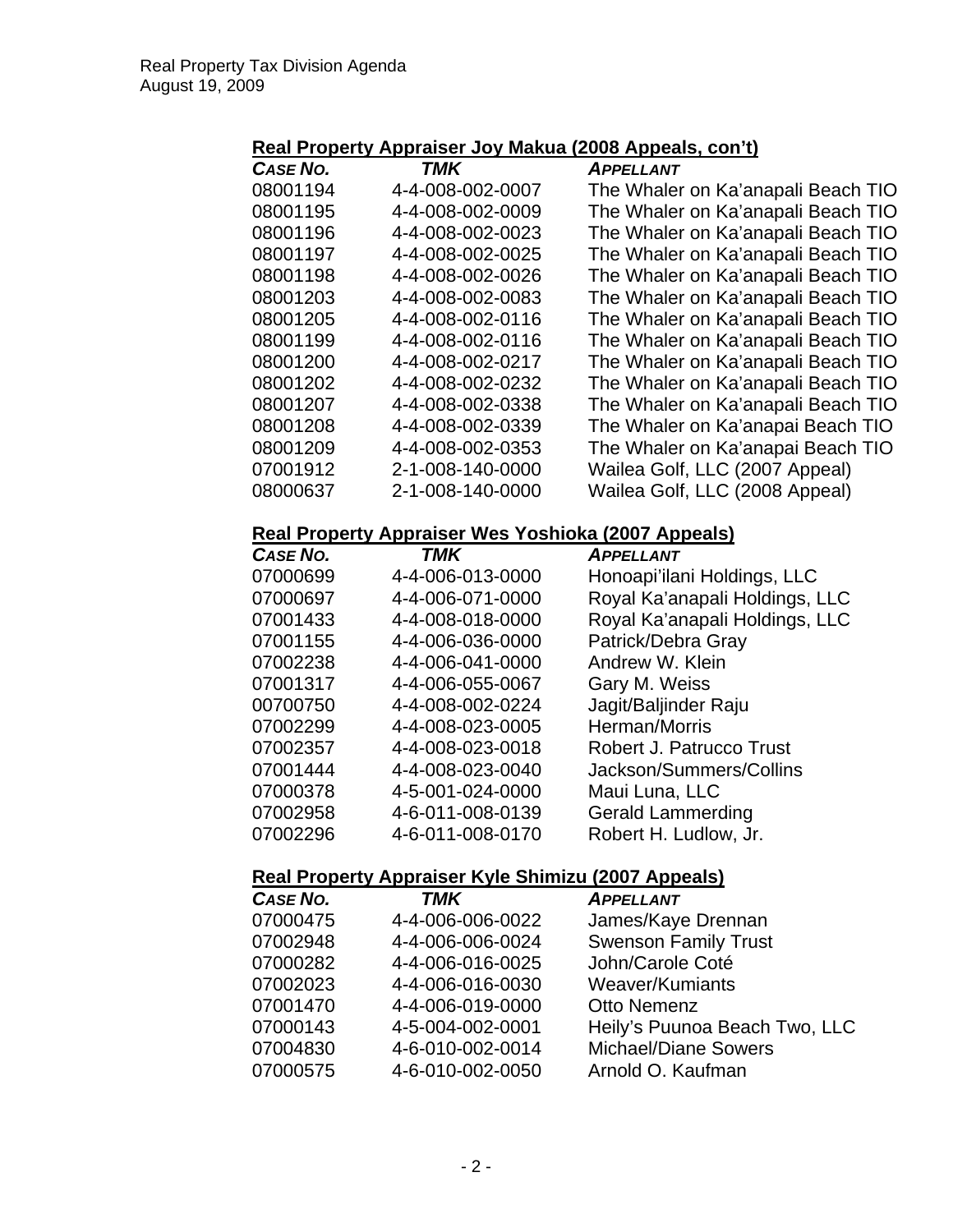#### **Real Property Appraiser Edward Pa'a (2007 Appeals)**

| <b>CASE NO.</b> | <b>TMK</b>       | <b>APPELLANT</b>                   |
|-----------------|------------------|------------------------------------|
| 07001716        | 4-5-001-016-0000 | <b>BRJ</b> -Mariners, LLC          |
| 07002406        | 4-6-010-029-0000 | Waikiki Trader Corp.               |
| 07000812        | 4-6-008-023-0000 | <b>Whaler's Wharf, LTD</b>         |
| 07000840        | 4-6-008-026-0000 | <b>Whaler's Wharf, LTD</b>         |
| 07000838        | 4-6-008-031-0000 | <b>Whaler's Wharf, LTD</b>         |
| 07000793        | 4-6-008-064-0000 | <b>W&amp;T Trust</b>               |
| 07000831        | 4-6-008-069-0000 | <b>Whaler's Wharf, LTD</b>         |
| 07000829        | 4-6-008-070-0000 | <b>Whaler's Wharf, LTD</b>         |
| 07000827        | 4-6-008-071-0000 | <b>Whaler's Wharf, LTD</b>         |
| 07000826        | 4-6-008-072-0000 | Whaler's Wharf, LTD                |
| 07002031        | 4-6-009-001-0000 | The Landing Partners               |
| 07002034        | 4-6-009-002-0000 | The Landing Partners               |
| 07001203        | 4-6-009-008-0000 | Furtado/Napela Trusts              |
| 07001039        | 4-6-009-011-0000 | Harry/Jeanette Weinberg Foundation |
| 07002179        | 4-6-009-057-0000 | <b>Koa Aina Ventures</b>           |

#### **Real Property Appraiser Lewis dela Cruz (2007 Appeals)**

| <b>CASE NO.</b> | TMK              | <b>APPELLANT</b>               |
|-----------------|------------------|--------------------------------|
| 07000988        | 4-4-001-097-0287 | <b>Shirley Ann Durrant</b>     |
| 07000253        | 4-4-001-097-0374 | Bernard G. R. Mille            |
| 07000775        | 4-5-003-009-0013 | <b>Stanley G. Dunn Trust</b>   |
| 07002174        | 4-6-002-007-0003 | Creighton/Gallagher            |
| 07002161        | 4-6-002-007-0007 | Charles W. Stoddard            |
| 07000910        | 4-6-002-007-0008 | <b>Gilbert Albert Miller</b>   |
| 07001022        | 4-6-002-007-0009 | Public Safety Center, Inc.     |
| 07001906        | 4-6-002-007-0011 | <b>Peter/Suzanne Harris</b>    |
| 07001281        | 4-3-002-019-0004 | Larry Leonard                  |
| 07002601        | 4-3-002-024-0001 | <b>Napierskie Family Trust</b> |
| 07002598        | 4-3-002-024-0006 | <b>Napierskie Family Trust</b> |
| 07001262        | 4-3-002-031-0000 | J. Richard Farley              |
| 07001146        | 3-9-001-013-0023 | <b>Maluna LLC</b>              |

## **Real Property Appraiser Grant Nakama (2007 Appeals)**

| CASE NO. | TMK              | <b>APPELLANT</b>       |
|----------|------------------|------------------------|
| 07002106 | 4-4-010-005-0000 | Bower/Chau             |
| 07000701 | 4-4-011-098-0000 | Rodger/Kathleen Coombs |
| 07004816 | 4-4-010-021-0000 | Peter J. Cornell       |
| 07000122 | 4-4-012-002-0000 | Christopher S. Henney  |
| 07000109 | 4-4-012-021-0000 | Robert C. Bachman, Jr. |